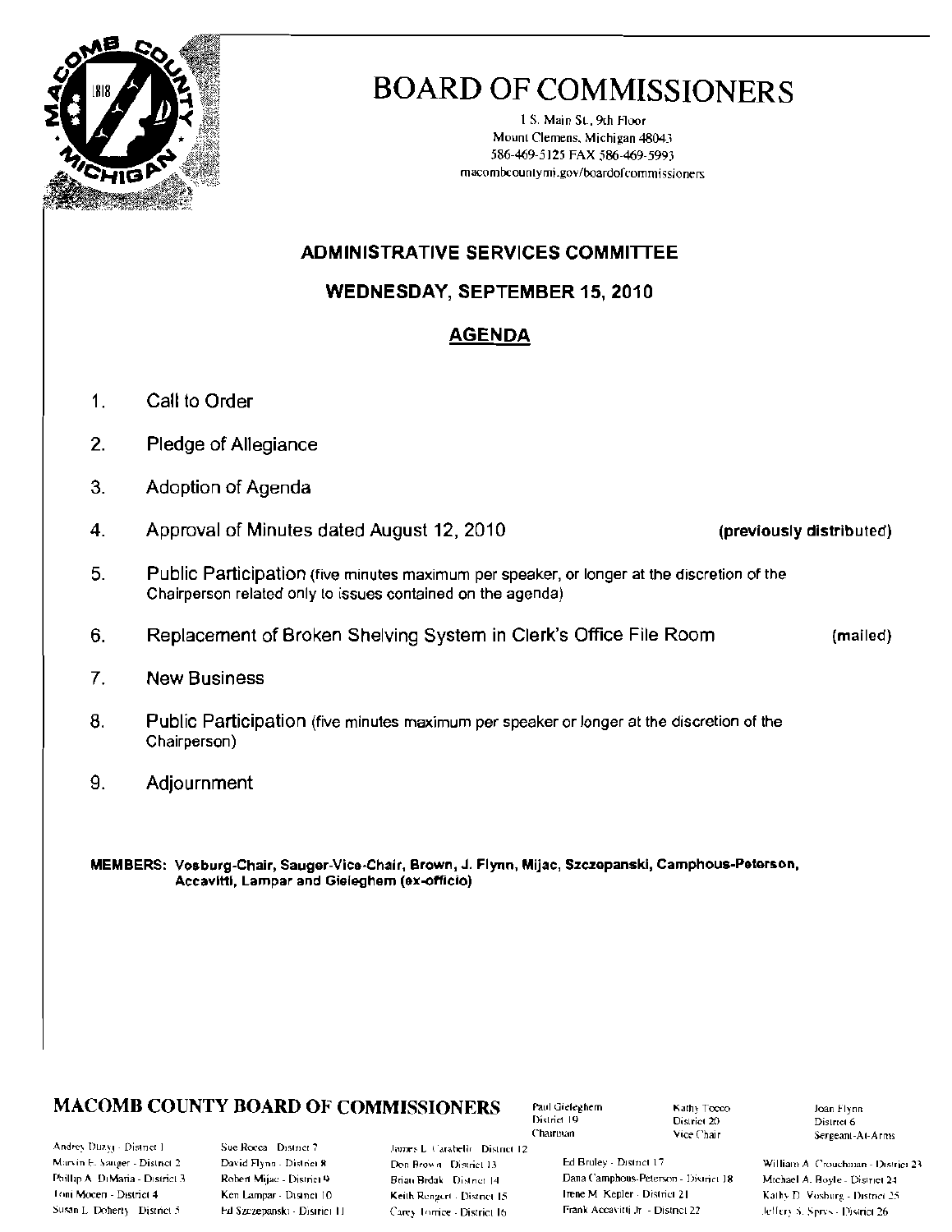RESOLUTION NO. \_ FULL BOARD MEETING DATE:. \_ AGENDA ITEM: \_

#### MACOMB COUNTY, MICHIGAN

RESOLUTION TO: AUTHORIZE THE COUNTY CLERK TO REPLACE THE BROKEN SHELVING SYSTEM IN THE FIRST FLOOR CLERK'S FILE ROOM OF THE CIRCUIT COURT BUILDING USING THE COUNTY'S VENDOR, MAYLINE GROUP, AT A COST NOT TO EXCEED \$83,170.57, AS RECOMMENDED BY THE PURCHASING DEPARTMENT. FUNDING IS AVAILABLE FROM:

| CAPITAL FUND FURNITURE REPLACEMENT 40126601-97702 \$40,000.00 |  |
|---------------------------------------------------------------|--|
| F&O GENERAL FUND CIRCUIT COURT BUILDING                       |  |
|                                                               |  |
|                                                               |  |

#### THE PURCHASING DEPARTMENT AND FAClLITIES AND OPERATIONS DEPARTMENT SHALL HAVE DESCRETION TO DIRECT THE TIMING OF THIS PURCHASE.

#### BACKGROUND:

The shelving system used by the Clerk's Office for the Macomb County Circuit Court files is constantly breaking which incurred repair costs. Attached is a memo in support of this purchase from Facilities and Operations Department Director Lynn M. Amott-Bryks. The current shelving is approximately 40 years old and was part of the original construction. She also indicates the increasing difficulty her department has had in repairing the shelves and her support in the clerk's effort to replace the system.

When the problems with the shelving system arise, it is diffieult for the statf to retrieve files. By law, the county clerk is the ofiicial clerk for the circuit court and is required to maintain these records and have access to them at all times. Therefore it is necessary to replace this system.

This resolution was proposed in June but voluntarily withdrawn by the clerk with direction from the Budget Committee Chairman to identify a funding source. The clerk worked closely with the Facilities and Operations and Purchasing Departments to piece together funding from the sources indicated.

This projeet was not publicly bid because the product was selected from the GSA contraet with the federal government. In order for products to get on the GSA list, the vendor must guarantee the federal government the best available prieing. The installer was selected beeause this union company has vast experience with this particular product line. If the Board wishes, the Purchasing Department could bid out the union installation services.

Only the shelving on the tirst floor of the clerk's office is being replaecd. The shelving systems in the basement and on the fifth floor are not affected by this resolution.

INTRODUCED BY: COMMISSIONER KATHY VOSBURG, CHAIRPERSON ADMINISTRATIVE SERVICES COMMITTEE

COMMITTEE/MEETING DATE: 09-15-10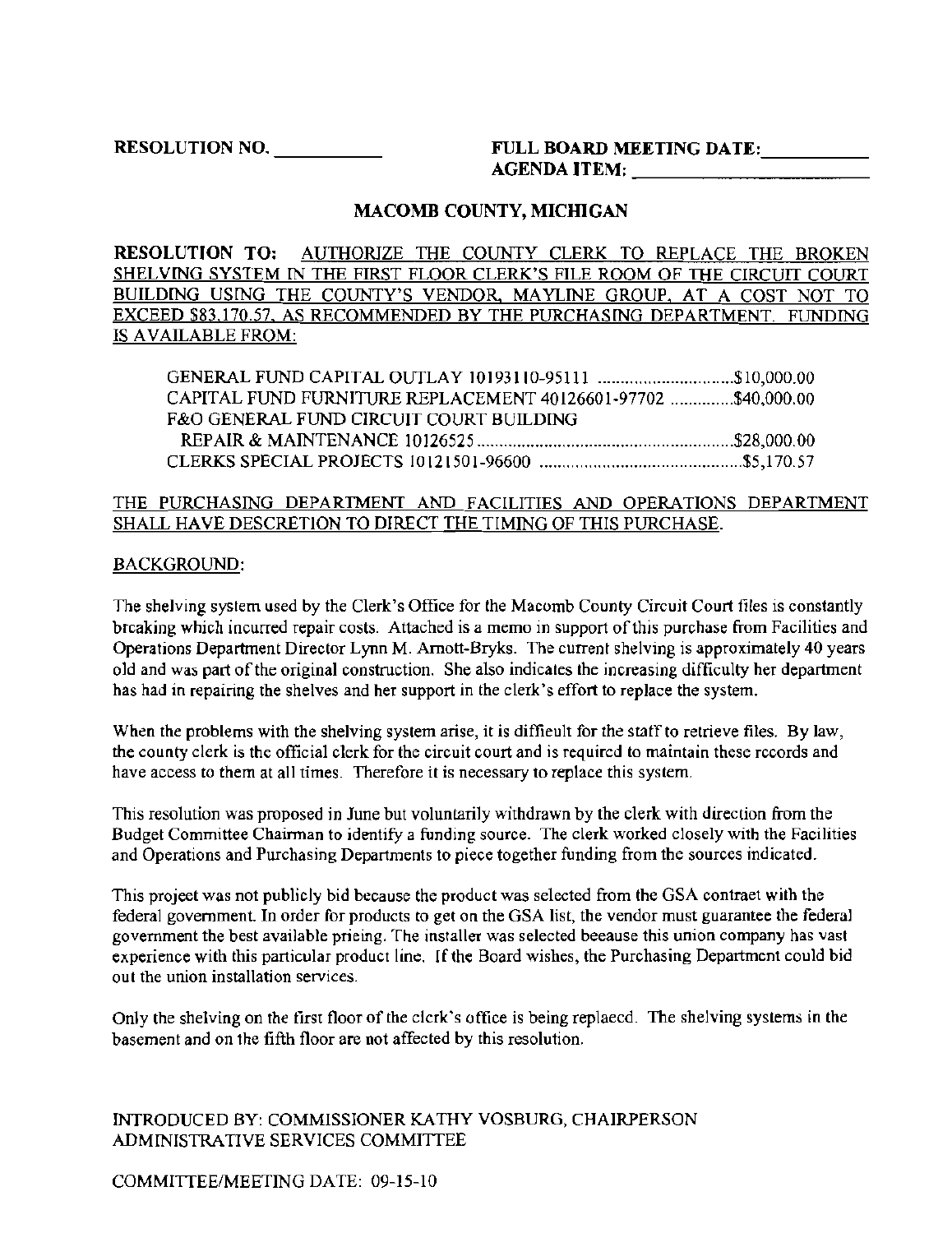

## FACILITIES & OPERATIONS DEPARTMENT

10 N. Main SL, 13d1 Roar Mount Clemens, Michigan 48043 586-469-5244 FAX 586-469-7770

|                                                 | TO:                                                                                                                                                                      | Kathy Vosburg, Chair<br>Administrative Services                                                                                                                                                                                                  |                           |                                    |  |  |  |  |  |
|-------------------------------------------------|--------------------------------------------------------------------------------------------------------------------------------------------------------------------------|--------------------------------------------------------------------------------------------------------------------------------------------------------------------------------------------------------------------------------------------------|---------------------------|------------------------------------|--|--|--|--|--|
| Lynn M. Arnott-Bryks<br>Director                | SUBJECT:                                                                                                                                                                 | <b>File System</b><br>County Clerk's Office                                                                                                                                                                                                      |                           |                                    |  |  |  |  |  |
| Diane G. Connell<br>Operations Supervisor       | DATE:                                                                                                                                                                    | May 7, 2010                                                                                                                                                                                                                                      |                           |                                    |  |  |  |  |  |
| Larry K. Oakes<br>Mechanical Systems Supervisor |                                                                                                                                                                          | Over the past several years our office has noticed a dramatic increase in<br>requests to repair the file system at the Clerk's Office.                                                                                                           |                           |                                    |  |  |  |  |  |
| Estella Shelton<br>Maintenance Supervisor       | construction.                                                                                                                                                            | This system is approximately 40 years old and was a part of the original                                                                                                                                                                         |                           |                                    |  |  |  |  |  |
|                                                 |                                                                                                                                                                          | We are continuously replacing tension pins and within the last two years we are<br>having problems with sprockets, worn out keyways and the wood platform and<br>framing is sagging due to the age and weight. We also had a shaft snap in half. |                           |                                    |  |  |  |  |  |
|                                                 | Over the years, we have been able to repair and make the flie system<br>operational.                                                                                     |                                                                                                                                                                                                                                                  |                           |                                    |  |  |  |  |  |
|                                                 | We are at the point where we are finding increasingly difficult to get certain<br>portions of the system operational resulting in difficulty retrieving files if needed. |                                                                                                                                                                                                                                                  |                           |                                    |  |  |  |  |  |
|                                                 |                                                                                                                                                                          | Our office supports the Clerk's efforts to replace the file system.                                                                                                                                                                              |                           |                                    |  |  |  |  |  |
|                                                 | contact the undersigned.                                                                                                                                                 | Should you have any further questions or require additional information, please                                                                                                                                                                  |                           |                                    |  |  |  |  |  |
|                                                 |                                                                                                                                                                          | Respectfully,                                                                                                                                                                                                                                    |                           |                                    |  |  |  |  |  |
|                                                 |                                                                                                                                                                          | fnott-Bryks, Director<br>les & Operations Department                                                                                                                                                                                             |                           |                                    |  |  |  |  |  |
|                                                 | LMAB:jsd                                                                                                                                                                 |                                                                                                                                                                                                                                                  |                           |                                    |  |  |  |  |  |
|                                                 | cc:                                                                                                                                                                      | Carmella Sabaugh, County Clerk<br>Todd Schmitz, Chlef Deputy                                                                                                                                                                                     |                           | ۰.<br>a m<br>11<br>-9<br>د.<br>UЛ. |  |  |  |  |  |
| MACOMB COUNTY BOARD OF COMMISSIONERS            |                                                                                                                                                                          | Poul Gieleghern<br>District 19                                                                                                                                                                                                                   | Kaday Tooso<br>Dissiel 20 | Joan Flynn<br>Diuria 6             |  |  |  |  |  |

Aadrey Duzy) - District 1 Sue Rocca - District 7<br>Marvin E. Seeger - District 2 David Flynn - District 8 Susan L. Doberry - District 5. It's Stepensalti - District II F. Casey Torrice - District 16.

Andrey Duzy] - Dustict 1 - Sue Rocca - District 7 - James L. Cambelli - District 12 - Ed Brakey - Discher 17 - William A. Croachman - District 23<br>Marvin E. Seuger - District 2. Devid Flynn - District 8 - - Don Brown - Dist

District 19 Chairman

 $Di$  point  $20$ Vice Chair

lym. Dismició Sergeant-At-Arms

o..~"--·o.mll MD.::I A. Boyle· lMlrld 24 I'tIIinlfl A. DLM.i&. n.o.ld. J ...,.Wijoo. DlarriCf: 9 10 Kear Leanger - Diazhet | (1) Keith Realgert - Diannicul 15 - 17 - 17 - 17 leanger - Diannicul 20 - 17 - 20<br>Est Szevermanath - Diatrics II - Cavey Tommics - Diamnict 16 - Frank Accarded Jr. - Diannicul 22 - Jedfery S. Sp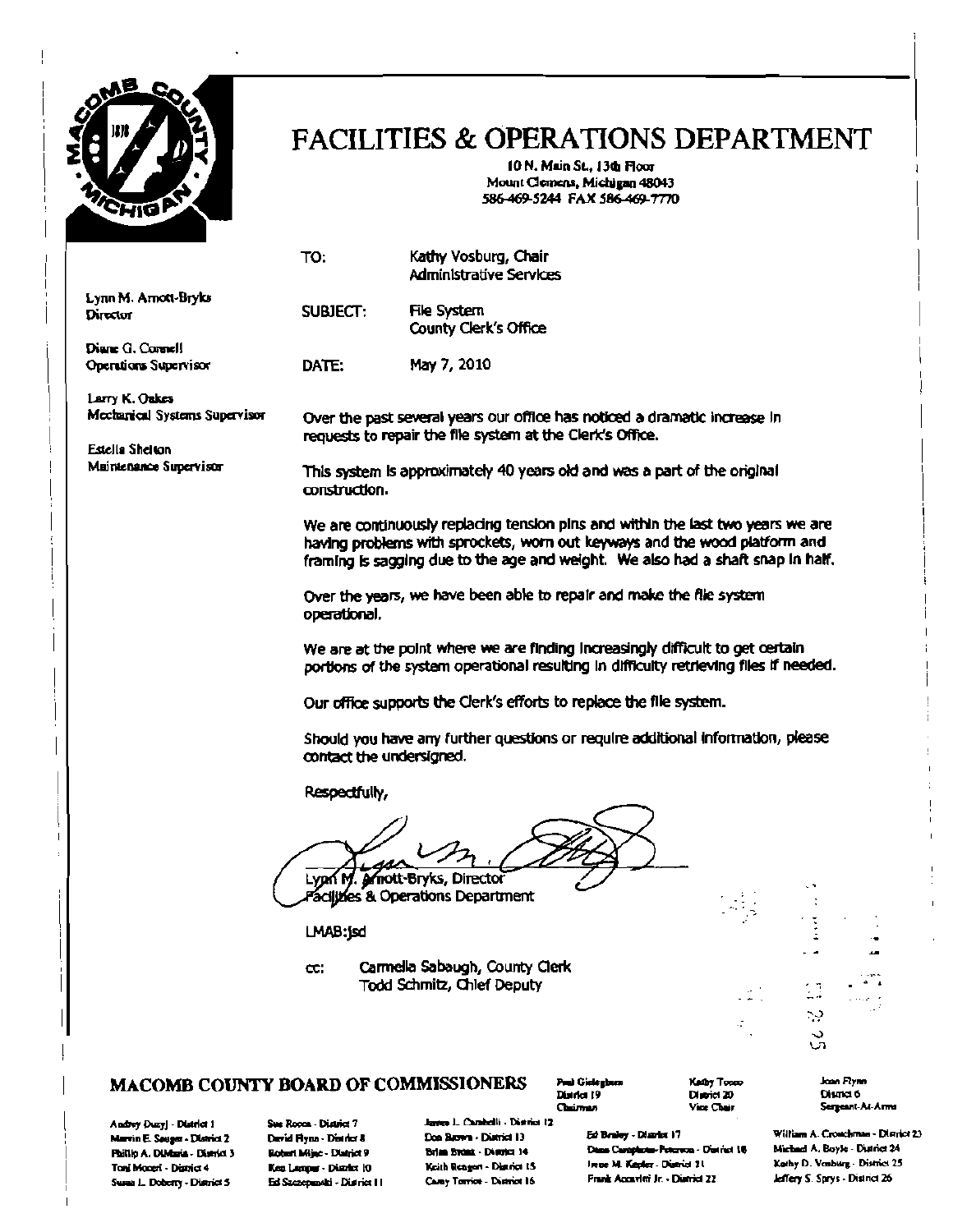

# **MOVABLE vs. FIXED SYSTEMS**



| <b>AREA</b>                             | <b>MOVABLE FILING</b><br><b>SYSTEM LIST PRICE</b> | <b>MOVABLE FILING</b><br><b>SYSTEM NET PRICE</b><br>UTILIZING GSA PRICING | <b>MOVABLE SYSTEM</b><br><b>LINEAL FILING</b><br><b>INCHES</b> | <b>FIXED FILING</b><br><b>SYSTEM LIST</b><br><b>PRICE</b> | <b>FIXED FILING SYSTEM</b><br><b>NET PRICE UTILIZING</b><br><b>GSA PRICING</b> | <b>FIXED SYSTEM</b><br><b>LINEAL FILING</b><br><b>INCHES</b> |
|-----------------------------------------|---------------------------------------------------|---------------------------------------------------------------------------|----------------------------------------------------------------|-----------------------------------------------------------|--------------------------------------------------------------------------------|--------------------------------------------------------------|
|                                         |                                                   |                                                                           | <b>1st FLOOR FILING AREA</b>                                   |                                                           |                                                                                |                                                              |
| 1st Floor Clerk's Office                | \$<br>150,919.00 \$                               | 57,198.00                                                                 | 37,181                                                         | Ż.<br>47,051.00                                           | \$<br>17,832.33                                                                | 25,071                                                       |
| FREIGHT                                 |                                                   | \$<br>4,572.57                                                            |                                                                |                                                           | \$<br>1,411.53                                                                 |                                                              |
| <b>Fear Down &amp; Installation</b>     |                                                   | 21,400.00<br>s.                                                           |                                                                |                                                           | *15,000.00<br>\$.                                                              |                                                              |
|                                         | Total for 1st Floor                               | 83,170.57<br>s                                                            |                                                                |                                                           | 34,243.86<br>\$                                                                |                                                              |
|                                         |                                                   | <b>MAIN FILEROOM/</b>                                                     | <b>BASEMENT</b>                                                |                                                           |                                                                                |                                                              |
| System 1 & 2<br>Basement/Criminal Files | \$<br>271,316.00                                  | $\sqrt{2}$<br>102,828.77                                                  | 76,057                                                         | \$<br>71,265.00                                           | $\bullet$<br>27,650.82                                                         | 39,943                                                       |
| <b>FREIGHT</b>                          |                                                   | \$<br>8,139.48                                                            |                                                                |                                                           | \$<br>2,137.95                                                                 |                                                              |
| <b>Tear Down &amp; Installation</b>     |                                                   | *35,000.00<br>S.                                                          | 多小型                                                            |                                                           | \$<br>*20,000.00                                                               |                                                              |
| <b>RADIO ARE</b>                        | total for Basement.<br>System's 1 & 2             | 145,968.25                                                                |                                                                |                                                           | \$<br>49,788.77                                                                |                                                              |
|                                         |                                                   |                                                                           | 2nd FILEROOM / BASEMENT                                        |                                                           |                                                                                |                                                              |
| Basement/Criminal Files \$              | 51,072.00                                         | \$<br>19,356.29                                                           | 17,215                                                         | \$<br>23,451.00                                           | -\$<br>8,887.93                                                                | 13,470                                                       |
| <b> FREIGHT</b>                         |                                                   | \$<br>1,532.16                                                            |                                                                |                                                           | \$<br>703.53                                                                   | 53.<br>- 1                                                   |
| <b>Tear Down &amp; Installation</b>     |                                                   | \$<br>15,000.00                                                           | 30 J 36                                                        |                                                           | \$<br>*8,000.00                                                                |                                                              |
|                                         | <u>i otal for Basement</u><br>2nd Area            | \$<br>35,888.45                                                           | a An                                                           |                                                           | \$<br>17,591.46                                                                |                                                              |

\* THESE PRICES ARE APPROXIMATED DUE TO ACTUAL WORK THAT WOULD **NEED TO BE CONFIRMED.**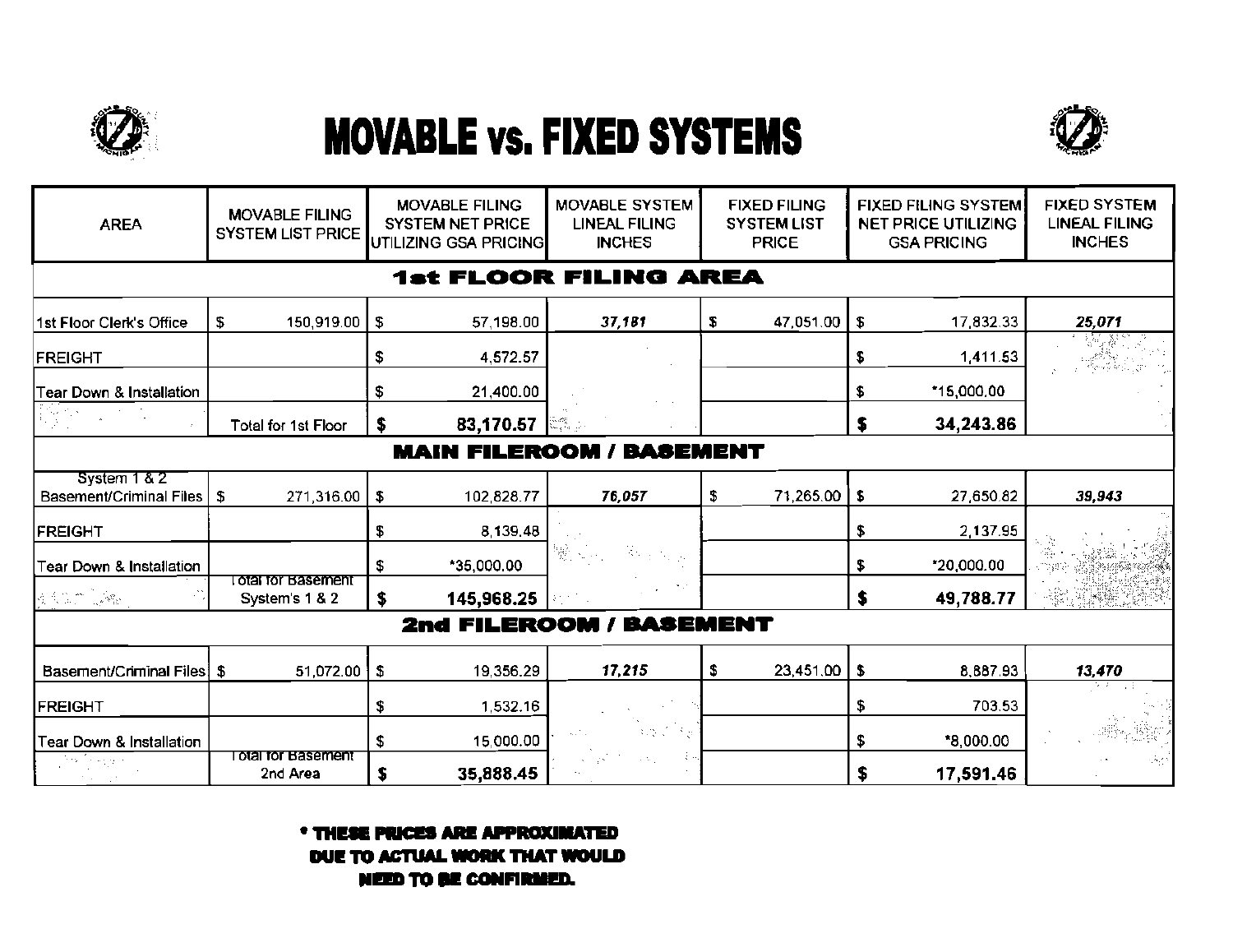

| <b>Rick George</b><br>Prepared For:<br><b>Interior Environments</b><br>248.996.6234 |                      |                       | Project Number:<br><b>Project Name:</b><br>Page 1 of 6<br>4/30/2010 | 04271007A<br><b>Macomb County</b> |                  | Prepared By:<br>Erica Reimer<br>Design/Layout Specialist<br>ereinver@minyline.com |             |  |
|-------------------------------------------------------------------------------------|----------------------|-----------------------|---------------------------------------------------------------------|-----------------------------------|------------------|-----------------------------------------------------------------------------------|-------------|--|
|                                                                                     |                      | rgeorge@leaffices.com |                                                                     |                                   |                  |                                                                                   |             |  |
| Une #                                                                               | oo.                  | <b>Part Number</b>    | <b>Part Description</b>                                             |                                   | <b>Total Wat</b> | <b>List Price</b>                                                                 | Tatal List  |  |
|                                                                                     |                      |                       | Macomb Criminal File Room Basement - System 1                       |                                   |                  |                                                                                   |             |  |
| $\mathbf{1}$                                                                        | 30                   | <b>F3086L</b>         | Closed L Doright; 30°D x 86°H                                       |                                   | 1,500.00         | \$106.00                                                                          | \$3,180.00  |  |
| z                                                                                   | $\blacktriangleleft$ | F1592L                | Closed L Upright; 15TO x 92TH                                       |                                   | 128.00           | \$103.00                                                                          | \$412.00    |  |
| J.                                                                                  | 4                    | F3092L                | Closed L Upright; 30°D x 92°H                                       |                                   | 224.00           | \$128.00                                                                          | 1512.00     |  |
| ٠                                                                                   | 45                   | <b>F3086OP</b>        | Open T Upright; 30"D x 86"H                                         |                                   | 900.00           | \$78.00                                                                           | 13,510.00   |  |
| 5                                                                                   | 7                    | F1592DP               | Open T Upright; 15TD x 9ZTH                                         |                                   | 161.00           | \$79.00                                                                           | \$55.00     |  |
| 6                                                                                   | Б                    | <b>F30920P</b>        | Open T Upright; 30TO x 92"H                                         |                                   | 156.00           | \$93.00                                                                           | \$558.00    |  |
| $\overline{ }$                                                                      | $\mathbf{I}$         | <b>F3615SJ</b>        | Unslotted Shelf: 36 W x 15 D                                        |                                   | 18.00            | \$25.00                                                                           | \$75.00     |  |
| 6                                                                                   | $\mathbf{I}$         | <b>F4215SU</b>        | Unslotted Shelf; 42"W x 15"D                                        |                                   | 21.00            | \$29.00                                                                           | \$97.00     |  |
| 9                                                                                   | э.                   | F48155U               | Unslotted Shelf; 48 W x 15 D                                        |                                   | 24.00            | \$32.00                                                                           | \$96.00     |  |
| 10                                                                                  | 4.                   | <b>F3630SJ</b>        | Unslotted Shelf; 36"W x 30"D                                        |                                   | 52.00            | 139.00                                                                            | \$156.00    |  |
| 11                                                                                  | 19                   | <b>F4230SU</b>        | Unslotted Shelf; 42"W x 30"D                                        |                                   | 285.00           | \$47.00                                                                           | \$993.00    |  |
| 12                                                                                  | 45                   | F4830SU               | Unsiotted Shelf; 48 W x 30 D                                        |                                   | 765.00           | \$49.00                                                                           | \$2,205.00  |  |
| 13                                                                                  | 24                   | F3615SLF              | Slotted Shell; 36"W x 15"D                                          |                                   | 144.00           | \$22.00                                                                           | \$528.00    |  |
| 14                                                                                  | 24                   | <b>F421 SSUF</b>      | Slotted Shell; 42"W x 15"D                                          |                                   | 168.00           | \$30.00                                                                           | \$720.00    |  |
| 15                                                                                  | 24.                  | <b>F481SSLF</b>       | Slatted Shelf; 46"W x 15"D                                          |                                   | 192.00           | \$35.00                                                                           | \$840.00    |  |
| 16                                                                                  | 32                   | <b>F3630SLF</b>       | Skoped Shelf; 36"W x 30"D                                           |                                   | 416.00           | \$39.00                                                                           | \$1,248.00  |  |
| 17                                                                                  | 152                  | <b>F4230SLF</b>       | Slotted Shelf; 42"W x 30"D                                          |                                   | 2,280,00         | \$50.00                                                                           | \$7,600.00  |  |
| 18                                                                                  | 360                  | <b>HADOSLF</b>        | Slotted Shell; 48"W x 30"D                                          |                                   | 6,120.00         | \$56.00                                                                           | \$20,160.00 |  |
| 19                                                                                  | 126                  | <b>F3655</b>          | Shelf Support; 36"W                                                 |                                   | 126.00           | \$10.00                                                                           | \$1,260.00  |  |
| 20                                                                                  | 366                  | <b>H2S</b>            | Shelf Support: 42"W                                                 |                                   | 732.00           | \$10.00                                                                           | \$3,660.00  |  |
| 21                                                                                  | 774.                 | <b>F4855</b>          | Shelf Support; 48"W.                                                |                                   | 1,548.00         | \$10.00                                                                           | \$7,740.00  |  |

 $\sim$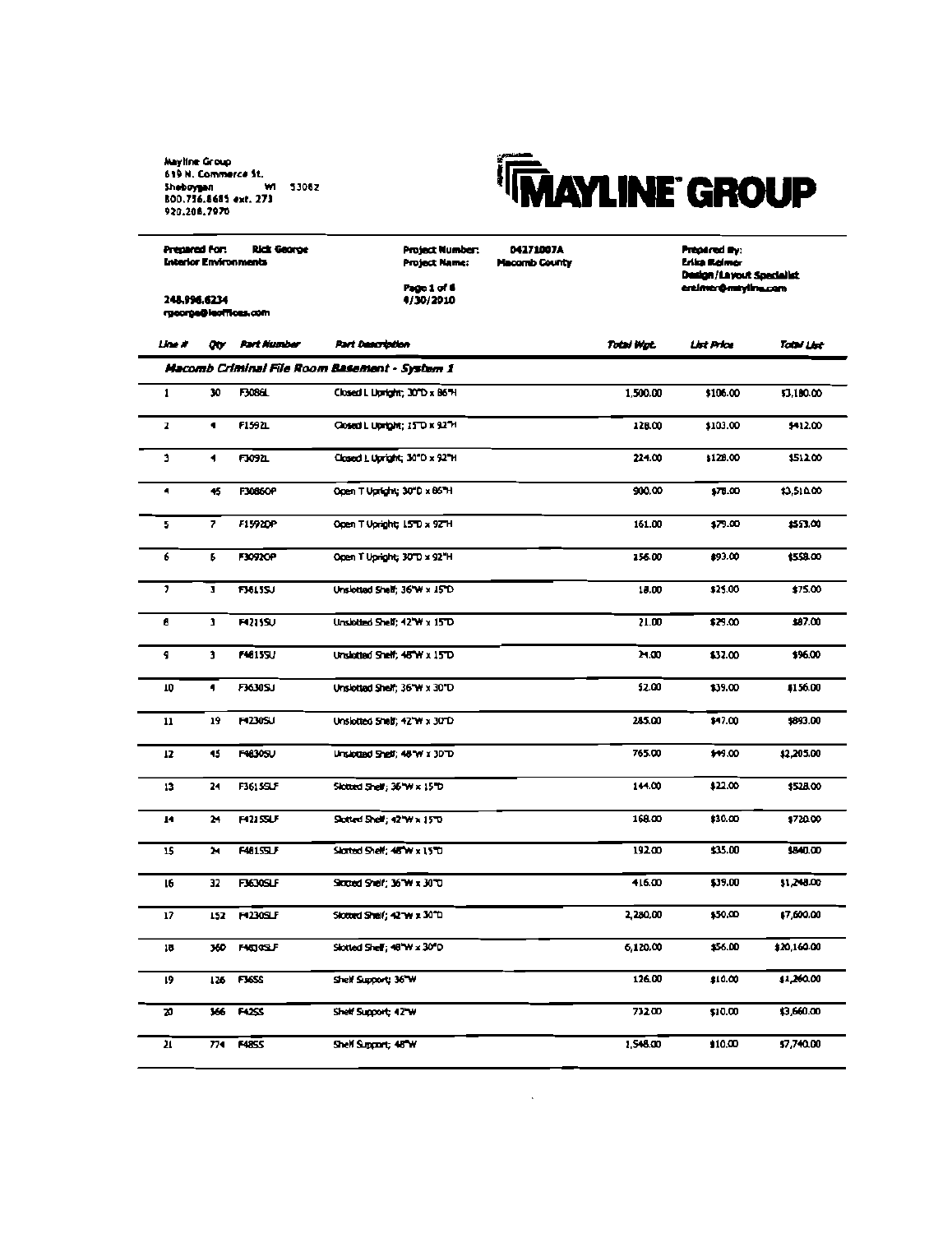|        | Prepared For:<br><b>Rick George</b><br><b>Interior Environments</b> |                       | Project Number:<br>04271007A<br>Project Name:<br><b>Hacomb County</b><br>Page 2 of 6<br>248.996.6234<br>4/30/2010 |            |            | Prepared By:<br>Erika Reimer<br>Dealgn/Layout Specialist<br>eralmer@mayline.com |  |  |
|--------|---------------------------------------------------------------------|-----------------------|-------------------------------------------------------------------------------------------------------------------|------------|------------|---------------------------------------------------------------------------------|--|--|
|        |                                                                     | rgeorge@ieoffices.com |                                                                                                                   |            |            |                                                                                 |  |  |
| Line A | Qtr                                                                 | Part Number           | Part Description                                                                                                  | Total Wot. | List Price | Tatal List                                                                      |  |  |
| 22     | 30                                                                  | <b>M2538</b>          | Bottom Shelf Support; 42°W                                                                                        | 60.00      | \$13.00    | \$390.00                                                                        |  |  |
| 21     | 90                                                                  | <b>HECK</b>           | Bottom Shelf Support; 46"W                                                                                        | 180.00     | \$13.00    | \$1,170.00                                                                      |  |  |
| 24     |                                                                     | 1,086 F30SR           | Shelf Reinforcement; 30°D                                                                                         | 1,088.00   | 16.00      | \$6,528.00                                                                      |  |  |
| 25     | 56                                                                  | <b>F36CS</b>          | Common Stop: 367W                                                                                                 | 112.00     | \$7.00     | \$392.00                                                                        |  |  |
| 26     | 176                                                                 | F42C5                 | Comman Stop; 42 W                                                                                                 | 352.00     | \$7.00     | \$1,232.00                                                                      |  |  |
| 27     | 384                                                                 | <b>HOCS</b>           | Common Stop: 46"W                                                                                                 | 768.00     | \$7.00     | \$2,688.00                                                                      |  |  |
| 28     | 11                                                                  | F3606KP               | Kick Plate: 36 W x 6 H                                                                                            | 66.00      | \$29.00    | \$319.00                                                                        |  |  |
| 29     | $\mathbf{1}$                                                        | F4206KP               | Kick Plate: 42 W x 6 H                                                                                            | 77.00      | \$31.00    | \$341.00                                                                        |  |  |
| 30     | э                                                                   | F4806KP               | Kick Plate; 48 W x 6 H                                                                                            | 24.00      | \$35.00    | \$105.00                                                                        |  |  |
| 31     | 145                                                                 | F15DV24               | Adjustable Dividers, Legal; Package of 24                                                                         | 4,640.00   | \$132.00   | \$19,140.00                                                                     |  |  |
| 32     | 6                                                                   | A35CH5                | Card Holders; Package of 5                                                                                        | 18.00      | \$102.00   | \$612.00                                                                        |  |  |
| 33     | 15                                                                  | MBF1230820            | Hobile Carriage; 30 W x 42 1; 820                                                                                 | 705.00     | \$456.00   | \$6,840.00                                                                      |  |  |
| м      | 45                                                                  | MBF4830820            | Mobile Carriage; 30"W x 46"L; 620                                                                                 | 2,295.00   | 1467.00    | \$21,015.00                                                                     |  |  |
| 35     | 15                                                                  | HP30868200            | End Panel; 30°W x 86°H; 8200                                                                                      | 2,235.00   | \$1,403.00 | \$21,045.00                                                                     |  |  |
| 36     | 10                                                                  | MT195                 | Starter Track; 19°L                                                                                               | 120.00     | \$250.00   | \$2,500.00                                                                      |  |  |
| 37     | $\mathbf{1}$                                                        | <b>MT20S</b>          | Starter Track: 201L                                                                                               | 12.00      | \$250.00   | \$250.00                                                                        |  |  |
| 38     | 2                                                                   | <b>KTMS</b>           | Starter Track, 24°L                                                                                               | 30.00      | \$250.00   | \$500.00                                                                        |  |  |
| 39     | 1                                                                   | <b>MT26S</b>          | Starter Track; 26 L                                                                                               | 16.00      | \$250.00   | \$250.00                                                                        |  |  |
| 40     | T.                                                                  | МTJ25                 | Starter Track; 32°L                                                                                               | 19.00      | \$250.00   | \$250.00                                                                        |  |  |
| 41     | 60                                                                  | MT48A                 | Adder Track; 46°L                                                                                                 | 1,680.00   | \$208.00   | \$12,480.00                                                                     |  |  |
| 42     | 1                                                                   | MSR20                 | Standard Ramp; 20"L                                                                                               | 2.00       | \$107.00   | \$107.00                                                                        |  |  |
| 43     | 2                                                                   | MSRZM                 | Standard Ramp: 24"L                                                                                               | 4.00       | \$107.00   | \$214.00                                                                        |  |  |
| 44     | 12                                                                  | MSR48                 | Standard Ramp; 48"L                                                                                               | 72.00      | \$107.00   | \$1,284.00                                                                      |  |  |
| 45     | 15                                                                  | <b>MAD4248C</b>       | Deck Panels; 42"W x 48"D w/ Corpet                                                                                | 630.00     | \$298.00   | \$4,470.00                                                                      |  |  |
| 46     | 45                                                                  | NAD4848C              | Deck Panels; 48"W x 48"D w/ Carpet                                                                                | 2,115.00   | \$298.00   | \$13,410.00                                                                     |  |  |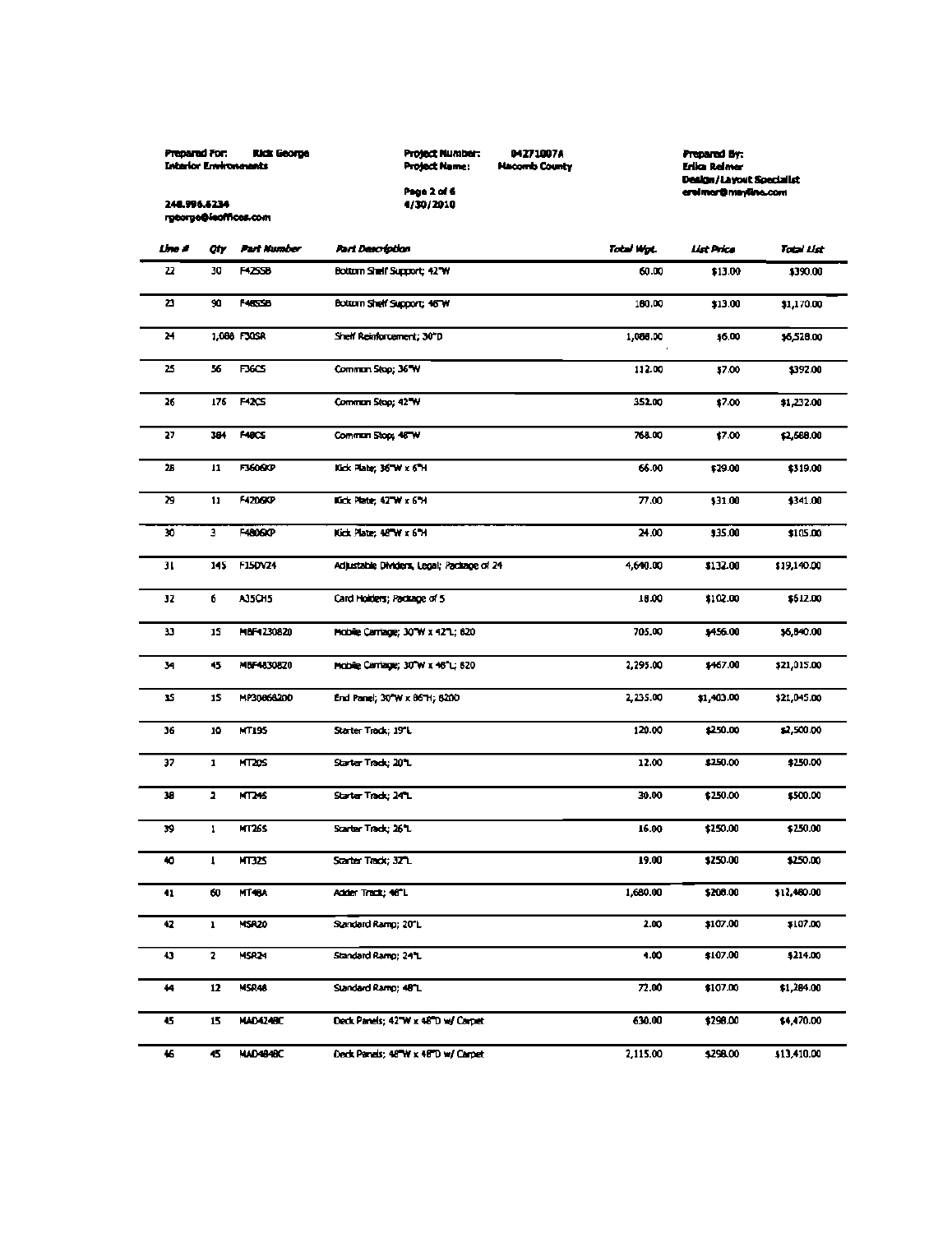| <b>Fuck George</b><br>Prepared For:<br><b>Interior Environments</b> | <b>Project Number:</b><br>Project Name: | 04271007A<br><b>Macomb County</b> | Prepared Er:<br>Erika Kaimar | Design/Layout Specialist |
|---------------------------------------------------------------------|-----------------------------------------|-----------------------------------|------------------------------|--------------------------|
| 248.994.6234<br>rgeorge@icoffices.com                               | Page 3 of 6<br>4/30/2010                |                                   | ereiner Omayline.com         |                          |
| Um d<br>Part Kumber                                                 | Part Description                        |                                   | Total Wat.<br>地方标            | <b>Total List</b>        |

| una e | ΨY           | <b>Fart August</b> | Part Description                              |                         | Total Myt. | 山武 丹北市         | Total List   |
|-------|--------------|--------------------|-----------------------------------------------|-------------------------|------------|----------------|--------------|
| 47    | 16           | MDT2C              | Deck Trim; 46"L w/ Carpet                     |                         | 80.00      | \$106.00       | \$1,696.00   |
|       |              |                    |                                               | <b>Weight Subincal:</b> | 33,360.00  | List Subintal: | \$175,221.00 |
|       |              |                    | Macomb Criminal File Room Basement - System 2 |                         |            |                |              |
| 48    | 2            | <b>F1586L</b>      | Closed L Upright; 15"D x 86"H                 |                         | 52.00      | \$78.00        | \$156.00     |
| 49    | 26           | F3086L             | Closed L Lipriphic; 30°O x 86°N               |                         | 1,300.00   | \$106.00       | \$2,756.00   |
| 50    | 2            | F1592L             | Closed L Upright; 15"O x 92"H                 |                         | 64.00      | \$103.00       | \$206.00     |
| 51    | 2            | F1586OP            | Open T Upright; 15"D x 86"H                   |                         | 34.00      | \$58.00        | \$116.00     |
| 52    | 26           | F3086OP            | Open T Upright; 30TD x 86°H                   |                         | 520.00     | \$78.00        | \$2,028.00   |
| 53    | 2            | F1592OP            | Open T Upright; IS D x 92 H                   |                         | 46.00      | \$79.00        | \$158.00     |
| я     | 1            | F3015SU            | Unslotted Shelf; 30 W x 15 D                  |                         | 5.00       | \$25.00        | \$25.00      |
| 55    | 5            | <b>F3615SU</b>     | Unslotted Shell; 36 W x 15 D                  |                         | 30.00      | \$25.00        | \$125.00     |
| 56    | 39           | F3630SU            | Unslotted Shell; 36 W x 30 D                  |                         | 507.00     | \$39.00        | \$1,521.00   |
| 57    | 8            | <b>F3015SLF</b>    | Skotted Shelf; 30°W x 15°D                    |                         | 40.00      | \$22.00        | \$176.00     |
| 58    | 40           | <b>F1615SLF</b>    | Slotted Shelf; 36°W x 15°D                    |                         | 240.00     | \$22.00        | 1880.00      |
| 59    | 312          | <b>F3630SLF</b>    | Sotted Shelf; 36 W x 30 D                     |                         | 4,056.00   | \$39.00        | \$12,168.00  |
| 60    | 18           | 7335               | Shelf Support; 30°W                           |                         | 18.00      | \$10.00        | \$180.00     |
| 61    | 706          | <b>F3655</b>       | Shelf Support; 36 W                           |                         | 708.00     | \$10.00        | \$7,080.00   |
| 62    | 84           | F36558             | Bottom Shell Support; 36°W                    |                         | 168.00     | \$13.00        | \$1,092.00   |
| 63    | 624          | <b>F3054</b>       | Sheff Relationcement; 30°D                    |                         | 624.00     | \$6.00         | \$3,744.00   |
| 64    | 8            | FJ0CS              | Common Stop; 30"W                             |                         | 16.00      | 17.00          | \$56.00      |
| 65    | 352          | <b>F36CS</b>       | Comman Stop; 36°W                             |                         | 704.00     | \$7.00         | \$2,464.00   |
| 66    | 84           | F15DV24            | Adjustable Dividers, Lagal; Package of 24     |                         | 2,688.00   | \$132.00       | \$11,088.00  |
| 67    | $\mathbf{I}$ | F3006KP            | Kick Plate; 30°W x 6°H                        |                         | 6.00       | \$29.00        | \$29.00      |
| 68    | 2            | FJ606KP            | Kick Plate; 36"W x 6"H                        |                         | 12.00      | \$29.00        | \$58.00      |
| 69    | 3            | <b>13686BP</b>     | Back Security Panel; 36"W x 86"H              |                         | 159.00     | \$200.00       | \$600.00     |
| 70    | 6            | <b>A35CH5</b>      | Card Holders; Package of 5                    |                         | 18.00      | \$102.00       | \$612.00     |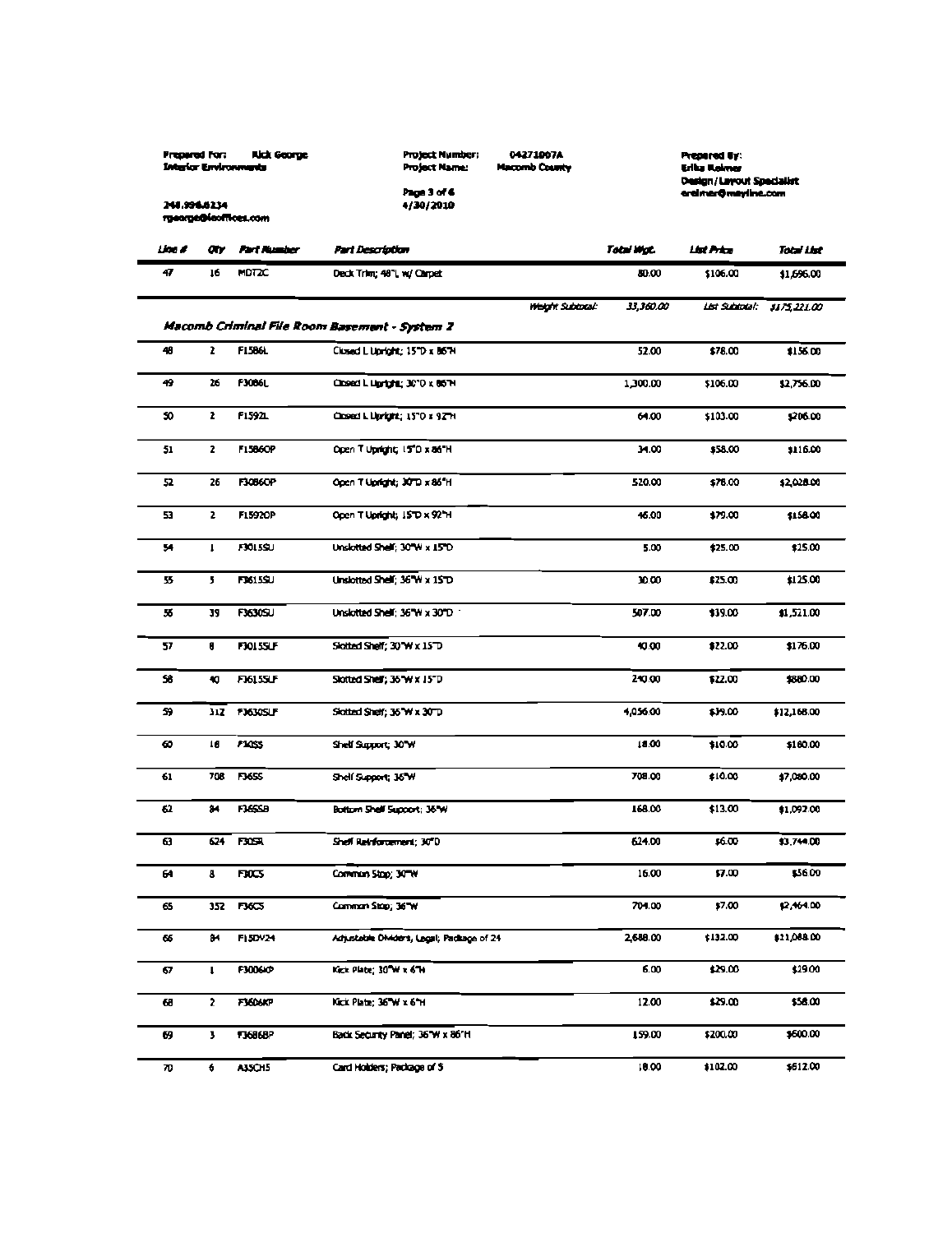| Prepared For: Rick George |  |  |
|---------------------------|--|--|
| Interior Environments     |  |  |
|                           |  |  |

Page 4 of 6<br>4/30/2010

Project Number.<br>Project Name:

04271007A<br>Macomb County

Propiend By:<br>Erika Reinter<br>Design/Layout Specialist<br>ereinter@maytine.com

248.996.8234 rgeorga@lacfficas.com

| um r | ay             | Part Mumber                         | Fart Description                   |                  | Total Wgt. | List Price     | Total List  |
|------|----------------|-------------------------------------|------------------------------------|------------------|------------|----------------|-------------|
| 71   | 1              | MBF361SFIX                          | Fixed Carriage; 15"W x 36"L        |                  | 20.00      | \$166.00       | \$166.00    |
| 72   | $\mathbf{L}$   | MBF721SFIX                          | Fixed Carriage; 15"W x 72"L        |                  | 50.00      | \$322.00       | \$322.00    |
| 73   | $\mathbf{1}$   | MBF3630FDX                          | Fixed Camage; 30"W x 36"L          |                  | 28.00      | \$166.00       | \$166.00    |
| 74   | $\mathbf{1}$   | NBF7230FD                           | Fbord Camlage; 30°W x 77°L         |                  | 68.00      | \$322.00       | 1322.00     |
| 75   | 12             | MBF3630820                          | Mobile Carriage; 30 W x 36 L; 820  |                  | 528.00     | \$444.00       | \$5,328.00  |
| 76   | 12             | MBF7230820                          | Hobile Carriage; 30"W x 72"L; 820  |                  | 1,176.00   | \$746.00       | \$8,952.00  |
| 77   | ı              | MP1586FIX                           | Fixed End Panel; 15"W x 86"H       |                  | 54.00      | \$513.00       | \$513.00    |
| л    | ı              | MP3086FIX                           | Fixed End Panel; 30°W x 86°H       |                  | 122.00     | \$635.00       | \$635.00    |
| 79   | 17             | MP30868205                          | End Panet, 30"W x 86"H; 8205       |                  | 1,728.00   | \$1,246.00     | \$14,952.00 |
| 80   | э              | MT165                               | Starter Treck; 167.                |                  | 30.00      | \$250.00       | \$750.00    |
| BI   | 30             | <b>HT4M</b>                         | Adder Track; 487.                  |                  | 640.00     | \$208.00       | \$6,240.00  |
| 62   | $\mathbf{1}$   | MSR16                               | Standard Ramp; 16"L                |                  | 2.00       | \$107.00       | \$107,00    |
| Œ.   | 10             | <b>HSR48</b>                        | Standard Ramp; 48TL                |                  | 60.00      | \$107.00       | \$1,070.00  |
| 84   | 11             | <b>MAD3648C</b>                     | Deck Panels; 36"W x 48"D w/ Carpet |                  | 385.00     | \$298.00       | \$3,278.00  |
| 85   | 11             | <b>MAD7248C</b>                     | Dedk Panels; 72"W x 48"D w/ Carpet |                  | 781.00     | \$427.00       | \$4,697.00  |
| 86   | 11             | MDT2C                               | Deck Trim; 48TL w/ Carpet          |                  | 55.00      | \$106.00       | \$1,166.00  |
| 87   | 1              | MADET36                             | Deck End Trim; 36 W                |                  | 3.00       | \$32.00        | \$32.00     |
| 68   | t              | MADET72                             | Deck End Trim; 72°W                |                  | 5.00       | \$59.00        | \$59.00     |
| 89   | 1              | <b>MASRTRIMICIT</b>                 | Standard Ramp Trim Kit             |                  | 1.00       | 127.00         | 522.00      |
|      |                |                                     |                                    | Weight Subtotal: | 17,951.00  | List Subtatan: | \$96,095.00 |
| 90   | 2              | Macomb Criminal File Room<br>F1506C | Closed L Upright; 15°D x 86°H      |                  | 52.00      | \$78.00        | \$156.00    |
|      |                |                                     |                                    |                  |            |                |             |
| 91   | 8              | F3086L                              | Closed L Upright, 30 D x 86 H      |                  | 400.00     | 1106.00        | 1049.00     |
| 92   | $\blacksquare$ | <b>F1592L</b>                       | Closed L Upright; 15TD x 92TH      |                  | 128.00     | \$103.00       | \$412.00    |
| 93   | J.             | <b>FISBOL</b>                       | Closed L'Uoright: 15"D x 86"H      |                  | 78.00      | \$78.00        | \$234.00    |
| 94.  | 15.            | <b>F3086OP</b>                      | Open T Upright: 30°D x 86°H        |                  | 300.00     | \$78.00        | \$1,170.00  |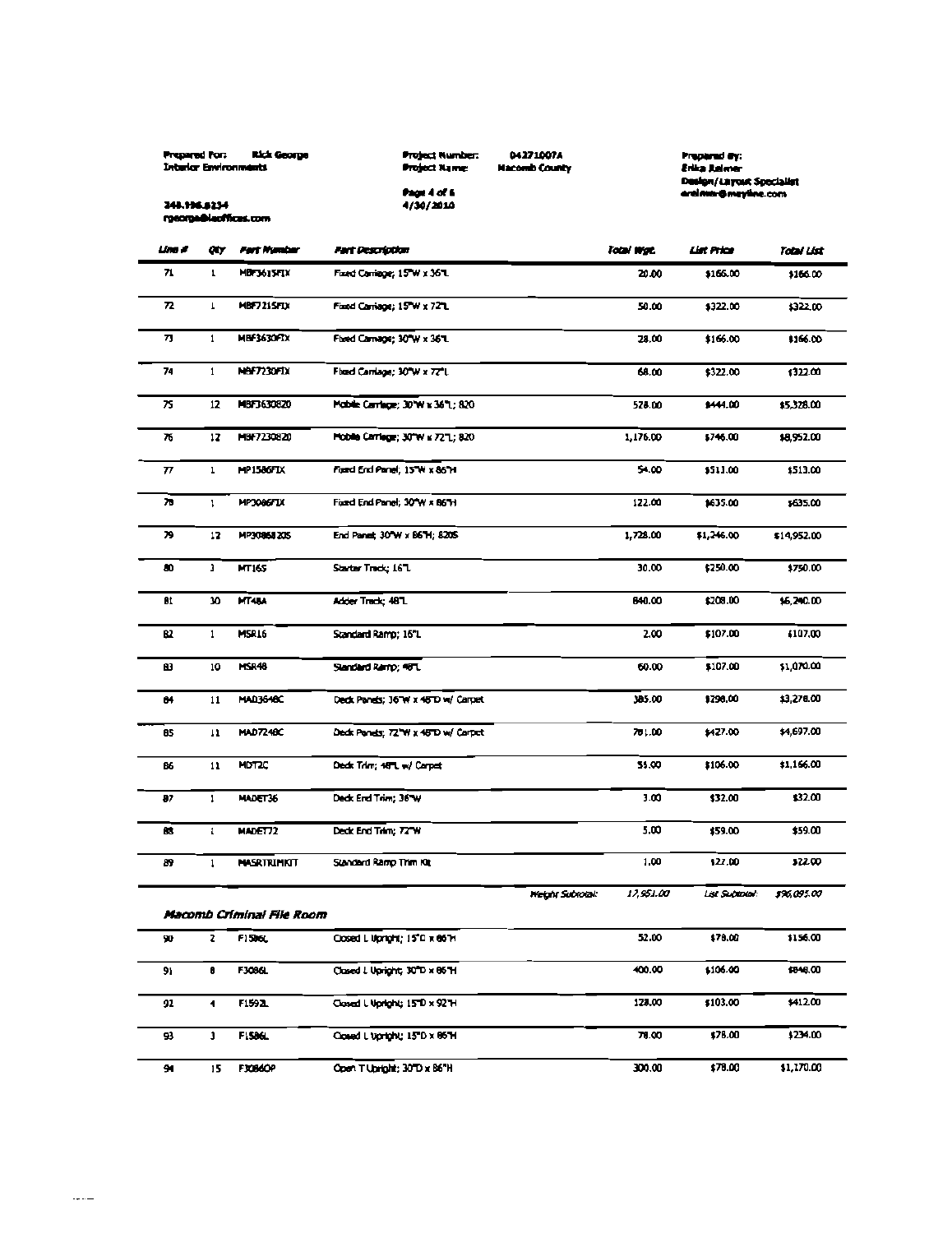| Propered For:         | <b>Rick George</b> |
|-----------------------|--------------------|
| Interior Environments |                    |

Page 5 of 6<br>4/30/2010

Project Number:<br>Project Name: 04271007A **Hacomb County**  Prepired By:<br>Erika Reimer<br>Oesign/Layout Specialist<br>ereimerQmayline.com

**148.996.6234**<br>rgeorge@ieoffices.com

| <b>Line A</b> | Q٧            | <b>Part Munder</b> | Part Description                          | Tatal Wgc | <b>List Price</b> | Total List |
|---------------|---------------|--------------------|-------------------------------------------|-----------|-------------------|------------|
| 95            | C.            | F15920P            | Open T Upright; 15°D x 92°H               | 69.00     | \$79.00           | \$237.00   |
| 96            | э             | <b>F3615SU</b>     | Unslotted Shelf; 36"W x 15"D              | 18.00     | \$25.00           | \$75.00    |
| 97            | 2             | <b>F4215SU</b>     | Unslotted Shelf; 42"W x 15"D              | 14.00     | \$29.00           | \$38.00    |
| 98            | 4.            | <b>F4815SU</b>     | Unsiotted Sheff; 46TW x 15TO              | 32.00     | \$32.00           | \$128.00   |
| 99            | 19            | <b>F4830SU</b>     | Unsidited Shell; 48 W x 30°D              | 323.00    | \$49.00           | \$931.00   |
| 100           | 24            | <b>F3615SLF</b>    | Slotted Shelf; 36"W x 15"D                | 144.00    | \$22.00           | \$528.00   |
| 101           | 16            | <b>F4215SLF</b>    | Slotted Shaff; 42"W x LS"D                | 112.00    | \$30.00           | \$480.00   |
| 102           | 12            | F4815SLF           | Slotted Shelf; 48"W x 15"D                | 256.00    | \$35.00           | \$1,120.00 |
| 103           | 152           | <b>F4830SLF</b>    | Slotted Shelf; 46"W x 30"D                | 2,584.00  | \$56.00           | \$8,512.00 |
| 104           | 54            | F36S5              | Shelf Support; J6 W                       | 54.00     | \$10.00           | \$540.00   |
| 105           | $\mathbf{36}$ | <b>F4255</b>       | Shelf Support; 42 W                       | 72.00     | \$10.00           | \$360.00   |
| 106           | 366           | <b>F4855</b>       | Shelf Support: 48"W                       | 736.00    | \$10.00           | \$3,680.00 |
| 107           | $\clubsuit$   | F4855B             | Bottom Shelf Support; 48"W                | 92.00     | \$13.00           | \$598.00   |
| 108           | 304           | <b>F30SR</b>       | Shelf Reinforcement; 30TD                 | 304.00    | 16.00             | \$1,824.00 |
| 109           | 14            | <b>F36CS</b>       | Common Stop; 36"W                         | 48.00     | \$7.00            | \$168.00   |
| 110           | 16            | <b>F4ZCS</b>       | Common Stop; 42TW                         | 32.00     | \$7.00            | \$112.00   |
| 111           | 184           | <b>FARCS</b>       | Common Stop; 46°W                         | 368.00    | 17.00             | 11,288.00  |
| 112           | 47            | <b>F150V24</b>     | Adjustable Dividers, Lagal; Package of 24 | 1,504.00  | \$132.00          | \$5,204.00 |
| 113           | J.            | F3606KP            | Kick Plate; 36"W x 6"H                    | 18.00     | \$29.00           | \$87.00    |
| 114           | 2             | F4206KP            | IOck Platz; 42"W x 6"H                    | 14.00     | \$31.00           | \$62.00    |
| 115           | $\mathbf{z}$  | A3SCHS             | Card Holdens; Reckage of 5                | 6.00      | \$102.00          | \$204.00   |
| 116           | 15            | MBF4800820         | Hoble Carriage; 30"W x 46"L; 820          | 765.00    | \$467.00          | \$7,005.00 |
| 117           | Т.            | MP3086820H         | End Panet; 30°W x 86°H; 870H              | 447.00    | \$1,568.00        | \$4,704.00 |
| 118           | 6.            | MT38S              | Starter Track; 38°L                       | 132.00    | \$250.00          | 11,500.00  |
| 119           | ţZ.           | MT48A              | Adder Track, 48°L                         | 336.00    | \$208.00          | \$2,496.00 |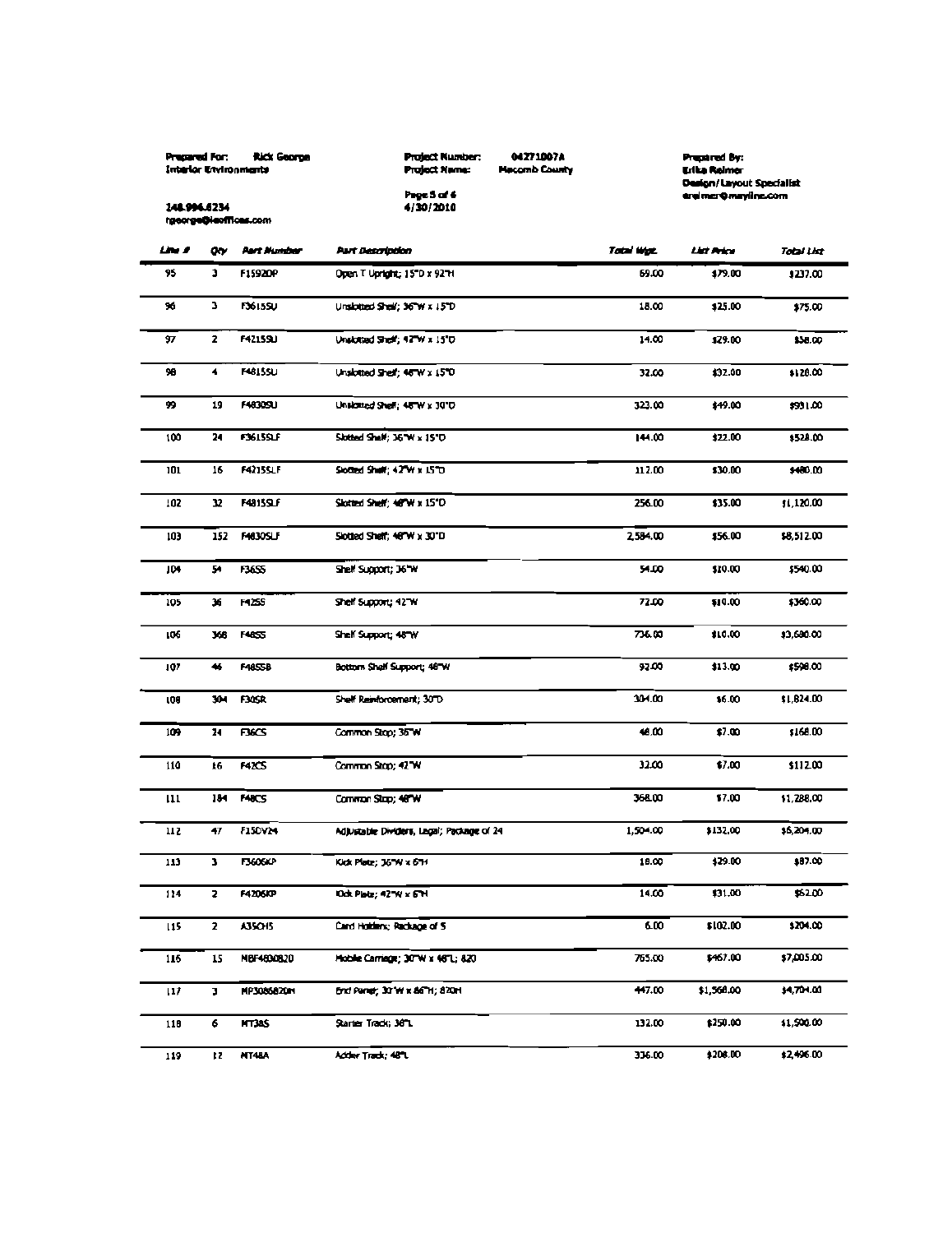|        | Pressred For:<br>füdz George<br>Interior Environments<br>248.996.6234<br>rgeorge@icaffices.com |                      |                                    |  | <b>Project Number:</b><br>Project Name:<br>Page 6 of 6<br>4/30/2010 | 04271007A<br><b>Hacomb County</b> |                   | <b>Prepared By:</b><br>Erika Reimer<br>Design/Layout Specialist<br>erd mer@mayline.com |  |
|--------|------------------------------------------------------------------------------------------------|----------------------|------------------------------------|--|---------------------------------------------------------------------|-----------------------------------|-------------------|----------------------------------------------------------------------------------------|--|
| Line # | Qty                                                                                            | <b>Part Number</b>   | <b>Part Description</b>            |  | Total Wat                                                           | List Price                        | <b>Total List</b> |                                                                                        |  |
| 120    | ı                                                                                              | <b>MSR38</b>         | Standard Ramp: 38"L.               |  | 4.00                                                                | \$107.00                          | \$107.00          |                                                                                        |  |
| 121    | 2                                                                                              | <b>MSR48</b>         | Standard Ramp: 48°L                |  | 12.00                                                               | \$107.00                          | \$214.00          |                                                                                        |  |
| 122    | 15                                                                                             | <b>HAD4B48C</b>      | Deck Parels; 48"W x 48"D w/ Carpet |  | 705.00                                                              | \$290.00                          | \$4,470.00        |                                                                                        |  |
| 123    | э                                                                                              | MDTZC                | Deck Trim; 46°L w/ Carpet          |  | 15.00                                                               | \$106.00                          | \$315.00          |                                                                                        |  |
| 124    | 5.                                                                                             | MADET48              | Deck End Trim; 48"W                |  | 20.00                                                               | \$44.00                           | 1220.00           |                                                                                        |  |
| 125    |                                                                                                | <b>MASK TRIMICIT</b> | Standard Ramp Trim Kit             |  | 1.00                                                                | \$22.00                           | \$22.00           |                                                                                        |  |

Weight Subtintal:

Total Weight (Jbs.): 61, \$06.00

Total List (US Dollars): \$322,368.00

Freight Terms: 396 of Total List Upcharge

10,195.00

Any 4-Post Shelving project over 30k list qualifies for an additional 10% discount. Prices are based on July 1, 2009 Price List and Specification Guide. Please include quote/drawing number with Purchase Order.

Installations - For Installation Quotations or Reflerals to Certified Installers Please Contact Our National Service Manager, Mick Flood at 800.243.2263 ext. 123. Fax: 763.572.0168; Email: mflood@kwikifle.com

#### Additional Sales & Product Information (dict links to view)

Brochures, Case Studies, Color Program, Assembly Instructions, Installers, etc. http://www.mayline.com/dealer\_info.html

#### Federal & State Contracts;

http://www.mayline.com/government.html

Nichael G. Gramson Contract Source Group 246-745-9990 mike@contrecteourcegroup.com 148745-0004

**Local Mayline Seles Representative** 

List Submat: \$51,072.00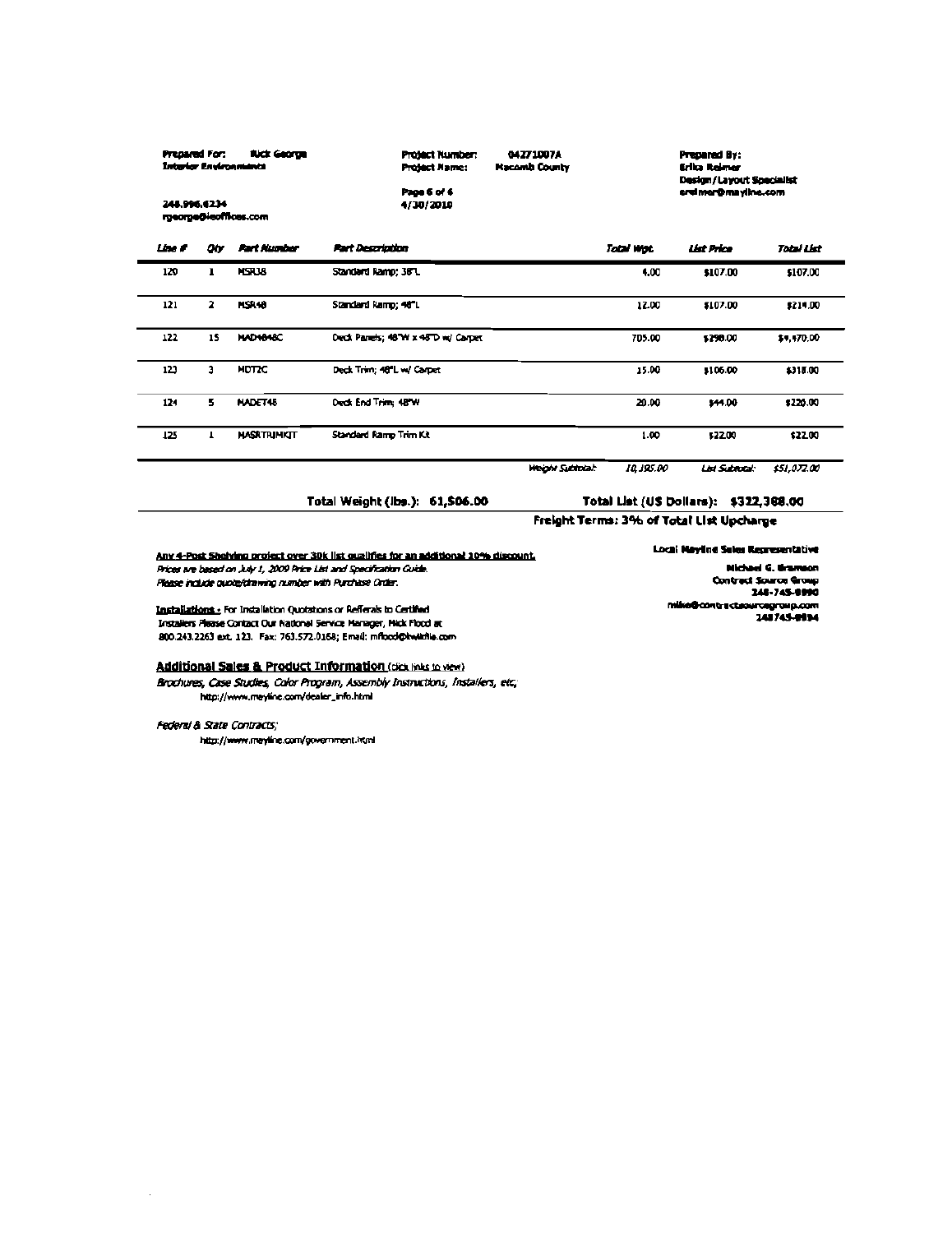

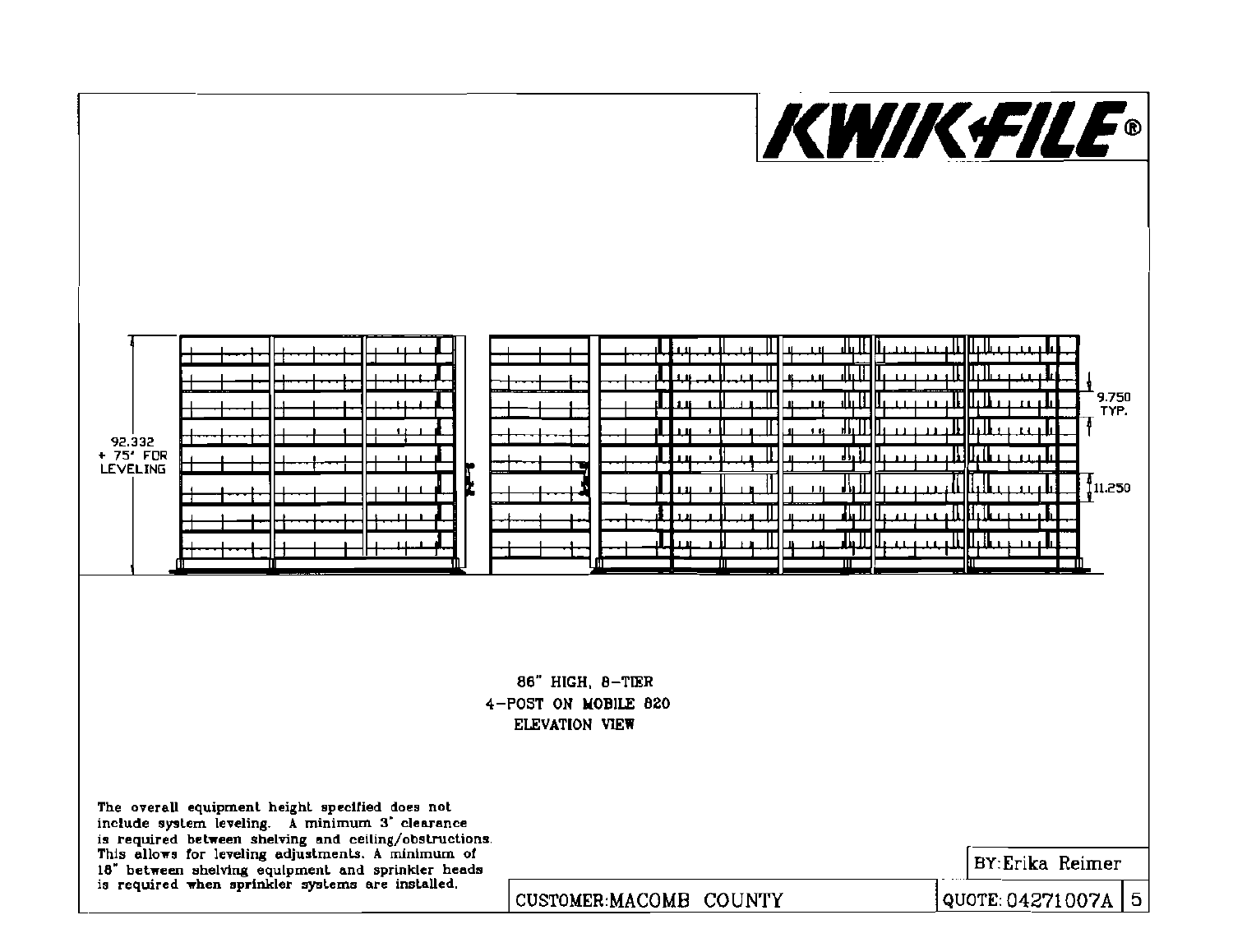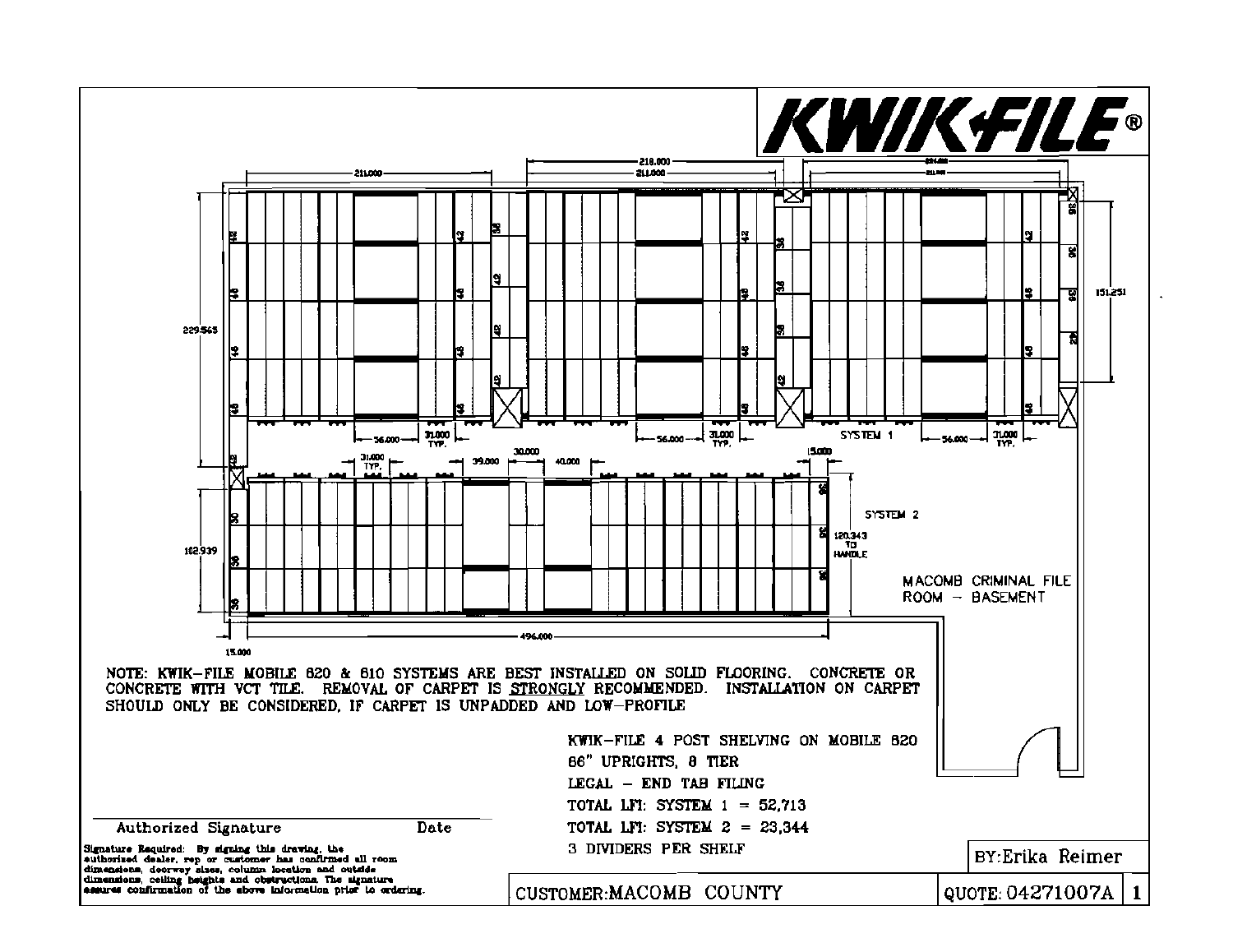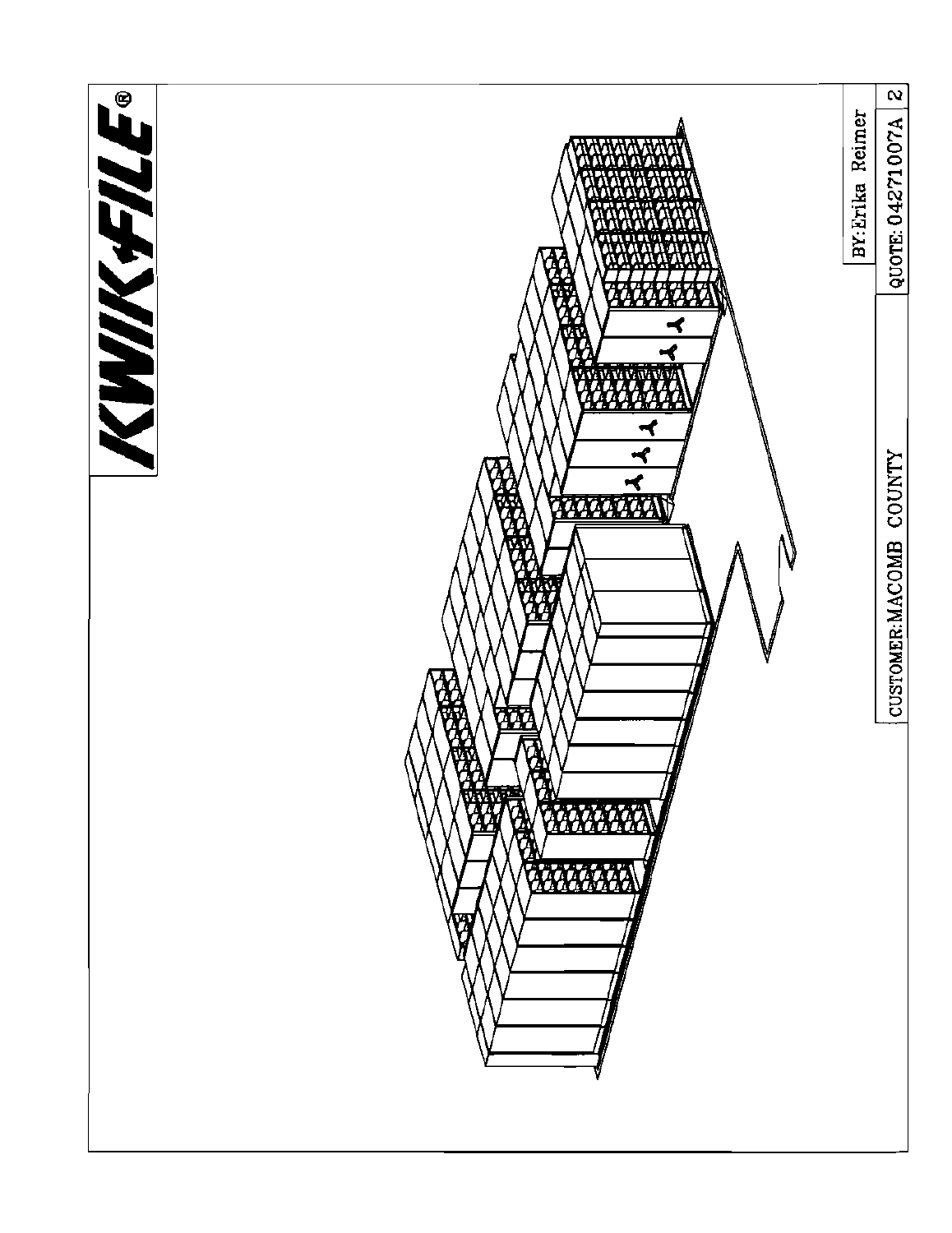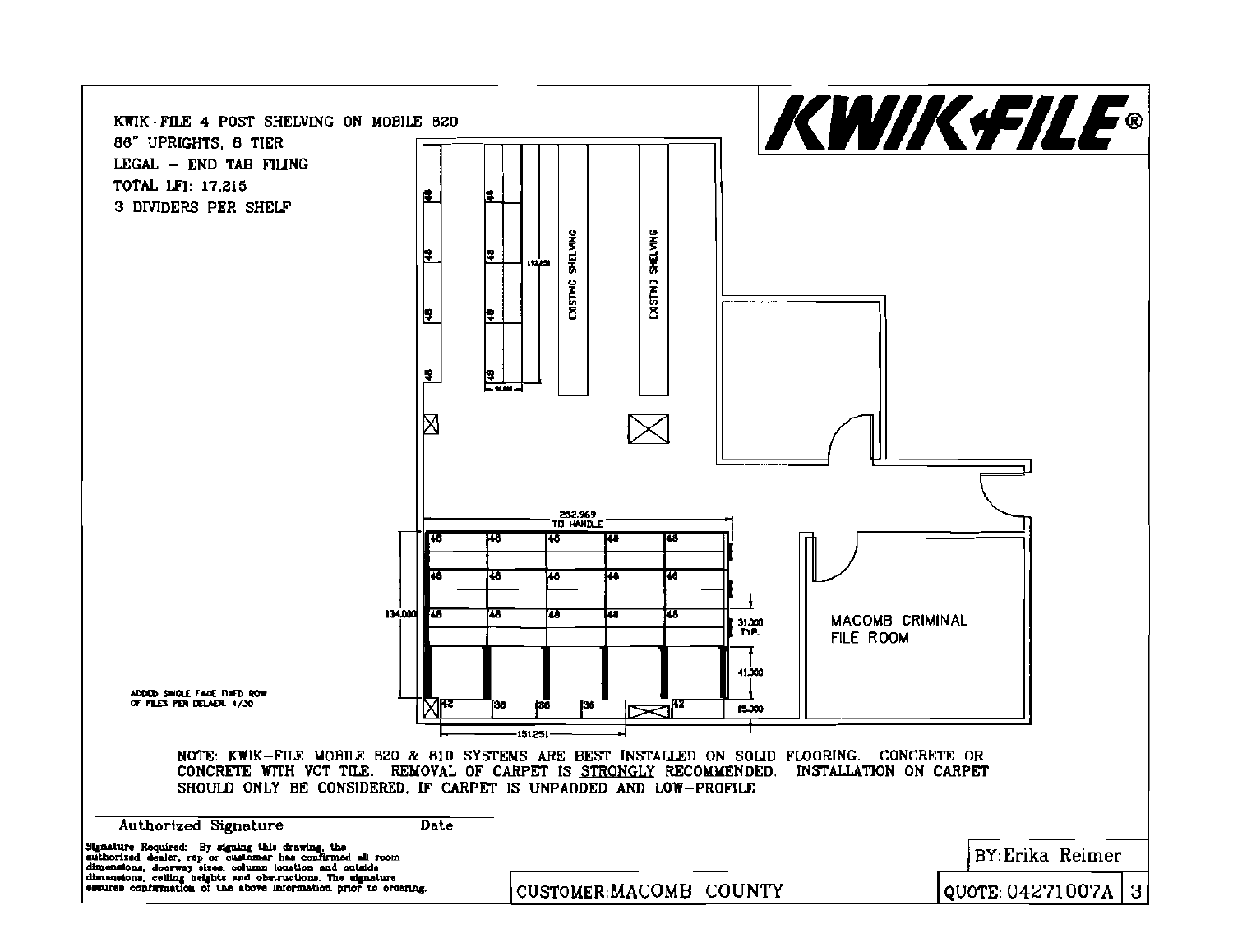